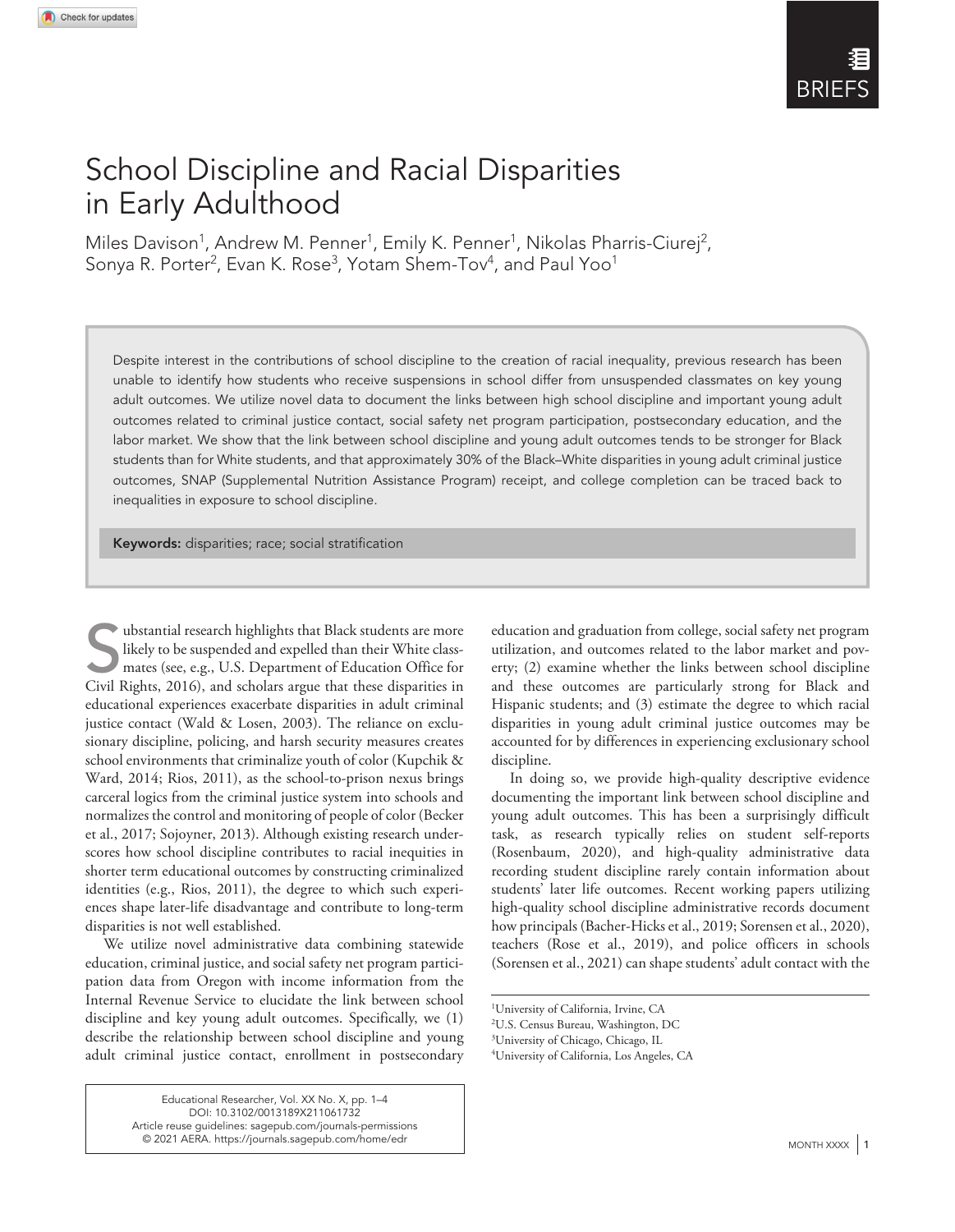|                                                    | <b>Criminal Justice</b> |                    |                   | <b>Safety Net</b>  | <b>Higher Education</b> |                         | <b>Labor Market</b> |                          |                      |
|----------------------------------------------------|-------------------------|--------------------|-------------------|--------------------|-------------------------|-------------------------|---------------------|--------------------------|----------------------|
|                                                    | Charged                 | Convicted          | Incarcerated      | <b>SNAP</b>        | <b>Enrolled</b>         | 4-Year<br><b>Degree</b> | Employed            | <b>Earnings Poverty</b>  |                      |
| Panel A: Early adult outcomes by school discipline |                         |                    |                   |                    |                         |                         |                     |                          |                      |
| Disciplined                                        | .146                    | .110               | .013              | .590               | .614                    | .134                    | .835                | \$19,240                 | .240                 |
| Not disciplined                                    | .057                    | .039               | .005              | .475               | .683                    | .168                    | .851                | \$20,790                 | .187                 |
| Discipline penalty                                 | .089a                   | .070 <sup>a</sup>  | .007a             | .115 <sup>a</sup>  | $-.069a$                | $-.034a$                | $-.016a$            | $-$ \$1,551 <sup>a</sup> | .053 <sup>a</sup>    |
| Panel B: Men's discipline penalties by race        |                         |                    |                   |                    |                         |                         |                     |                          |                      |
| White                                              | $.098$ <sup>a</sup>     | .081a              | .010 <sup>a</sup> | .136 <sup>a</sup>  | $-.080a$                | $-.050a$                | $-.024a$            | $-$ \$1,544 <sup>a</sup> | .042 <sup>a</sup>    |
| <b>Black</b>                                       | $.169$ <sup>ab</sup>    | .130 <sup>a</sup>  | .013              | .070 <sup>ab</sup> | .008                    | .023                    | $-.047$             | $-$ \$3,329 <sup>a</sup> | .108 <sup>a</sup>    |
| Hispanic                                           | $.127^{ab}$             | .103 <sup>a</sup>  | .014 <sup>a</sup> | .088 <sup>ab</sup> | $-.092a$                | $-.002$                 | $-.007$             | \$365                    | .042a                |
| <b>AIAN</b>                                        | .121a                   | .094 <sup>a</sup>  | .004              | .090 <sup>a</sup>  | $-.062$                 | .007                    | .016                | $-$ \$4,085              | .089                 |
| <b>API</b>                                         | $.044$ <sup>ab</sup>    | .046a              | .006              | .043 <sup>b</sup>  | $-.098a$                | $-.094a$                | .023                | $$2,229^b$               | .020                 |
| Panel C: Women's discipline penalties by race      |                         |                    |                   |                    |                         |                         |                     |                          |                      |
| White                                              | .060 <sup>a</sup>       | .043a              | .001              | .133a              | $-.070a$                | $-.050a$                | $-.016$             | $-$ \$2,985 <sup>a</sup> | .075 <sup>a</sup>    |
| <b>Black</b>                                       | $.157^{ab}$             | .107 <sup>ab</sup> | .000              | .048 <sup>b</sup>  | .033 <sup>b</sup>       | $-.007b$                | $-.046$             | $-$ \$6,133ab            | $.188$ <sup>ab</sup> |
| Hispanic                                           | .029 <sup>ab</sup>      | .028 <sup>a</sup>  | .002              | .063 <sup>ab</sup> | $-.054a$                | .001 <sup>b</sup>       | .011                | $$1,257^b$               | .059 <sup>a</sup>    |
| <b>AIAN</b>                                        | .119a                   | .016               | $-.001$           | .030 <sup>b</sup>  | .001                    | .047 <sup>b</sup>       | .028                | $-$ \$3,784              | $-.062b$             |
| <b>API</b>                                         | .055                    | .044               | $-.001$           | .037               | $-.147$ <sup>a</sup>    | $-.131^{ab}$            | .022                | $$2,945^b$               | $-.014$              |

Table 1 Differences in Early Adult Outcomes by Exposure to School Discipline

*Note*. The table includes results from different ordinary least squares regression models. The columns represent different young adult outcomes for Oregon high school students in the cohort that began high school in the 2007–2008 school year. Panel A reports the predicted probabilities for students who were exposed to school discipline (row one), students who were not exposed to school discipline (row two), and the difference between students who were and were not disciplined, which we refer to as the discipline penalty (row three). The predicted probabilities are obtained using the sample mean of the nonschool discipline covariates. Panel B reports the discipline penalty for different race/ethnicity groups for men (i.e., the difference between students of a particular group who were and were not disciplined, which is obtained by taking the sum of the coefficient for the main effect of discipline exposure and the relevant coefficient for the interaction between indicators for race/ethnicity and an indicator for school discipline). Panel C reports the same results as in Panel B but for women instead of men. The criminal justice contact variables indicate any adult charge, conviction, or incarceration between the end of their senior year and age 22. The higher education variables indicate whether students ever enrolled in higher education and ever received a 4-year college degree as of 2016 (5 years post-high school). Social safety net outcomes provide information regarding whether the student lived in a household that received SNAP between 2012 and 2018. We use the presence of a Form W2 to indicate employment (measured in 2018), and sum earnings from employment across all W2s the individual received in 2018. Results for earnings were estimated on the inverse hyperbolic sine of earnings; we transform results back into dollars for reporting purposes. Our proxy for poverty status examines whether Internal Revenue Service (IRS)-reported household income for 2019 was below the federal poverty level. The above results are based on 40,000 students in the cohort that began high school in the 2007–2008 school year. All models include controls for average IRS-reported household adjusted gross income during high school, average standardized test scores, special education status, gifted status, economic disadvantage status, native language, absences, and midyear school changes; models reported in Panel A additionally include controls for race and gender. SNAP = Supplemental Nutrition Assistance Program; AIAN = American Indian and Alaska Native;  $API =$  Asian or Pacific Islander.

<sup>a</sup>Coefficient is statistically significantly different from zero.

<sup>b</sup>Coefficient is statistically significantly different from the analogous coefficient for White students in that panel (Panels B and C only).

criminal justice system. Our novel data allow us to provide the most comprehensive overview of the link between school discipline and young adult inequality and to condition on a detailed set of controls, such as family income, not typically observed in other administrative data.

Just over one quarter of all students (27%) in our analytical sample were suspended or expelled while in high school, and the percentage of students disciplined ranged from nearly half of Black and Hispanic boys to under 10% of Asian girls (see Supplemental Table S1, available on the journal website). Exclusionary discipline is viewed as particularly problematic when utilized as a response to insubordination offenses (Ritter & Anderson, 2018), and 5% of students in our cohort received an out-of-school suspension for insubordination while in high school.

Table 1 documents the strong link between experiencing school discipline and a variety of key early adult outcomes. We see in Panel A that, compared with nondisciplined students, high school students who were disciplined (which is defined as

being suspended or expelled), are over twice as likely to be charged with a crime (15% vs. 6%), convicted of a crime (11% vs. 4%), and incarcerated (1.3% vs. 0.5%) by age 22; are approximately 11 percentage points more likely to have received Supplemental Nutrition Assistance Program (SNAP) benefits by age 26 (59% vs. 48%), 7 percentage points less likely to pursue higher education (61% vs. 68%) and 3 percentage points less likely to graduate from college (13.4% vs. 16.8%) by age 23; were less likely to be employed (84% vs. 85%), earned approximately \$1,600 less at age 26, and were 5 percentage points more likely to have household incomes that were below the federal poverty line (19% vs. 24%) at age 27.

Panels B and C report the differences between disciplined and nondisciplined high school students by race and gender, allowing us to examine whether the link between school discipline and young adult outcomes is particularly salient for some groups of students. We find evidence that the link between school discipline and transition to adulthood outcomes varies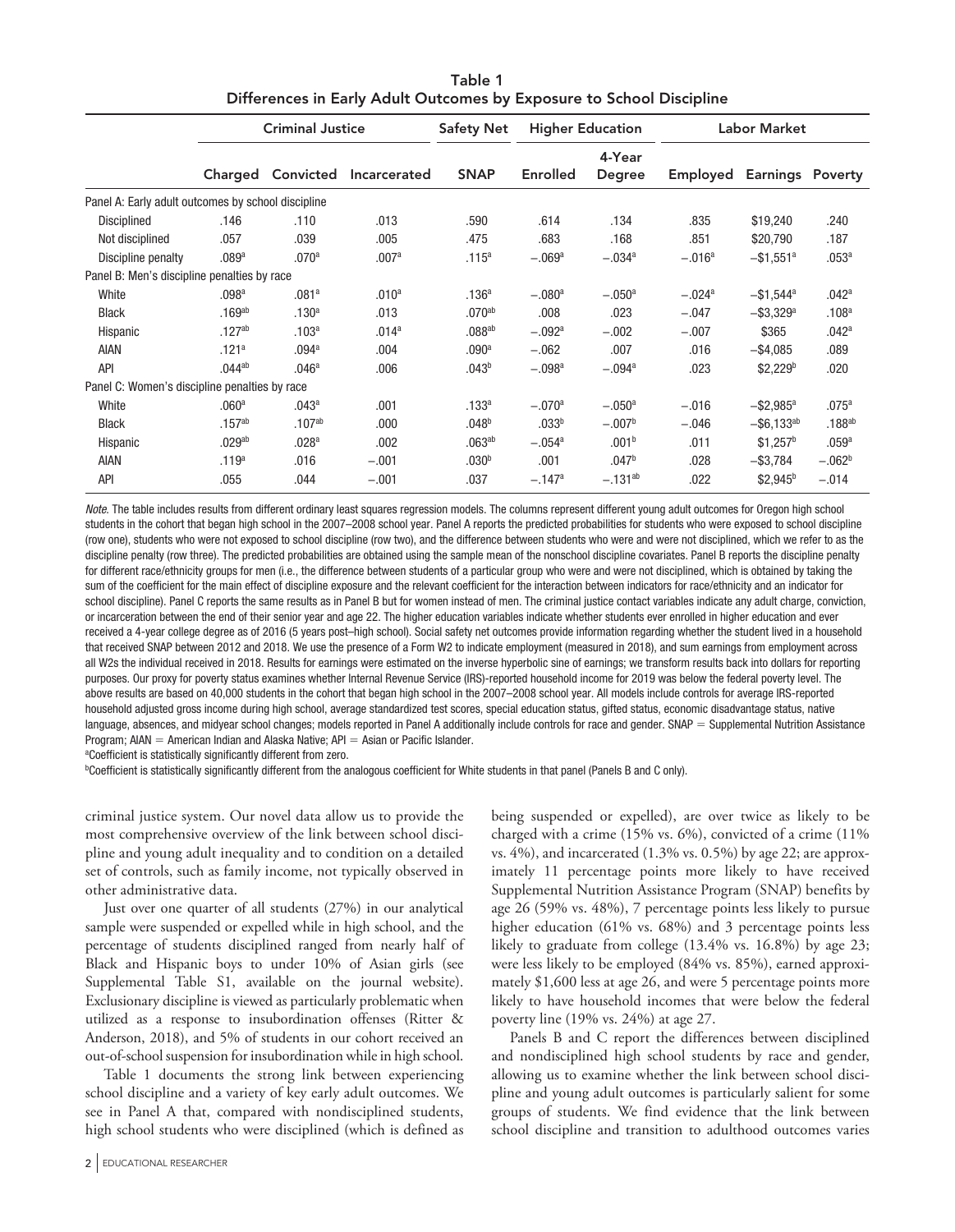



*Note*. This figure presents information on racial differences in young adult outcomes (relative to White students), separately for women and men. Each row reports the coefficients on different race/ethnicity indicators for different outcomes; to facilitate interpretation on a common scale, we divide coefficient by the sex-specific standard deviation of the outcome variable. To enhance legibility, we report all outcomes with the same directionality (i.e., higher Black criminal justice contact and lower Black employment are both reported as being in the same direction), and as we are interested in understanding how the disadvantages experienced relative to White young adults may be traced to school discipline differences (and not whether, e.g., advantages in Asian students' college degree attainment are attributable to school discipline), when a racial group does better on average on a particular outcome than White students, we place the markers for this contrast at zero on the *x*-axis. The "Baseline" model (represented by circles) includes only controls for average Internal Revenue Service (IRS)-reported household adjusted gross income during high school, native language, and school-reported economic disadvantage. The "Insubordination" models (represented by diamonds) add a control for out of school suspensions for insubordination. The "All school discipline" models (represented by squares) control for indicators of in-school suspension, out-ofschool suspension, expulsion, offense type, and weapons involved. Coefficients from models are reported in Supplemental Tables S1 (men) and S2 (women) (available on the journal website); the above results are based on 40,000 students from the cohort entering high school in 2007–2008. Data link records from the Oregon Department of Education, Oregon court and Department of Correction records, Oregon Supplemental Nutrition Assistance Program (SNAP), and IRS Forms 1040 and W2.

significantly by race and gender. Of particular note, we find that the link between school discipline and criminal justice contact is strongest for Black students.

Figure 1 examines the degree to which racial disparities in young adult outcomes can be linked to differences in school discipline. We report racial disparities for men and women separately, first controlling only for background characteristics (e.g., native language, household income during high school; labeled "Baseline"), then holding constant only out-of-school suspensions for insubordination, and finally accounting for a broad array of school discipline measures. Comparing racial disparities with and without accounting for these factors provides an indication of the degree to which racial disparities in, for example, the probability of being charged with a crime as a young adult can be traced back to differences in school discipline (see Supplemental Tables S2 and S3, available on the journal website, for model coefficients). As we are interested in understanding how disadvantages relative to White young adults may be traced back to school discipline differences (and not whether, for example, advantages in Asian students' degree attainment is attributable to school discipline), when a racial group does better on average on a particular outcome than White students, we place the markers for this contrast at zero on the *x*-axis. To facilitate comparisons across our wide range of outcomes, Figure 1 divides the race gaps by the standard deviation of the relevant outcome.

Results presented in Figure 1 highlight that Black young adults experience the largest disparities. We find that approximately 30% of the gap between Black and White young adult criminal justice outcomes, SNAP participation, and BA receipt can be traced back to inequalities in school discipline, and that just accounting for out-of-school suspensions for insubordination reduces the Black–White disparity by approximately 10%. Although we find substantial inequality in young adult labor market outcomes, disparities in exposure to school discipline